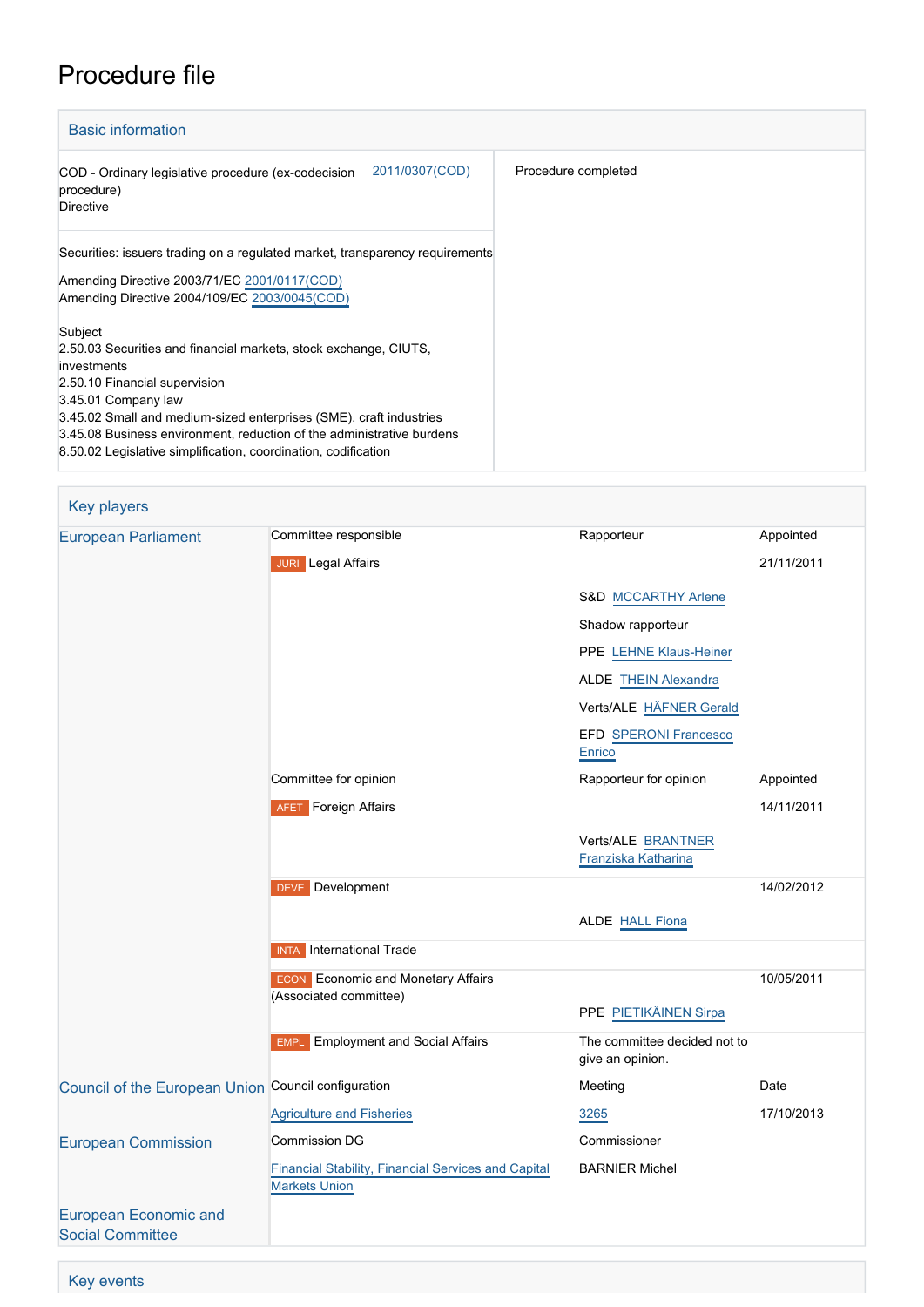| 15/11/2011 | Committee referral announced in<br>Parliament, 1st reading   |              |         |
|------------|--------------------------------------------------------------|--------------|---------|
| 24/05/2012 | Referral to associated committees<br>announced in Parliament |              |         |
| 18/09/2012 | Vote in committee, 1st reading                               |              |         |
| 27/09/2012 | Committee report tabled for plenary, 1st<br>reading          | A7-0292/2012 | Summary |
| 11/06/2013 | Debate in Parliament                                         |              |         |
| 12/06/2013 | Results of vote in Parliament                                | 6            |         |
| 12/06/2013 | Decision by Parliament, 1st reading                          | T7-0262/2013 | Summary |
| 17/10/2013 | Act adopted by Council after Parliament's<br>1st reading     |              |         |
| 22/10/2013 | Final act signed                                             |              |         |
| 22/10/2013 | End of procedure in Parliament                               |              |         |
| 06/11/2013 | Final act published in Official Journal                      |              |         |

### Technical information

| Procedure reference                          | 2011/0307(COD)                                                                                   |
|----------------------------------------------|--------------------------------------------------------------------------------------------------|
| Procedure type                               | COD - Ordinary legislative procedure (ex-codecision procedure)                                   |
| Procedure subtype                            | Legislation                                                                                      |
| Legislative instrument                       | Directive                                                                                        |
|                                              | Amending Directive 2003/71/EC 2001/0117(COD)<br>Amending Directive 2004/109/EC 2003/0045(COD)    |
| Legal basis                                  | Treaty on the Functioning of the EU TFEU 050; Treaty on the Functioning of<br>the EU TFEU 114-p1 |
| Other legal basis                            | Rules of Procedure EP 159                                                                        |
| Mandatory consultation of other institutions | European Economic and Social Committee                                                           |
| Stage reached in procedure                   | Procedure completed                                                                              |
| Committee dossier                            | JURI/7/07694                                                                                     |

## Documentation gateway

| Legislative proposal                                 | COM(2011)0683                                 | 25/10/2011 | EC.        | Summary |
|------------------------------------------------------|-----------------------------------------------|------------|------------|---------|
| Document attached to the procedure                   | SEC(2011)1279                                 | 25/10/2011 | EC.        |         |
| Document attached to the procedure                   | SEC(2011)1280                                 | 25/10/2011 | EC.        |         |
| European Central Bank: opinion, quideline,<br>report | CON/2012/0010<br>OJ C 093 30.03.2012, p. 0002 | 10/02/2012 | <b>ECB</b> | Summary |
| Economic and Social Committee: opinion,<br>report    | CES0471/2012                                  | 22/02/2012 | <b>ESC</b> |         |
| Committee draft report                               | PE486.067                                     | 26/03/2012 | EP         |         |
| Amendments tabled in committee                       | PE489,400                                     | 09/05/2012 | EP         |         |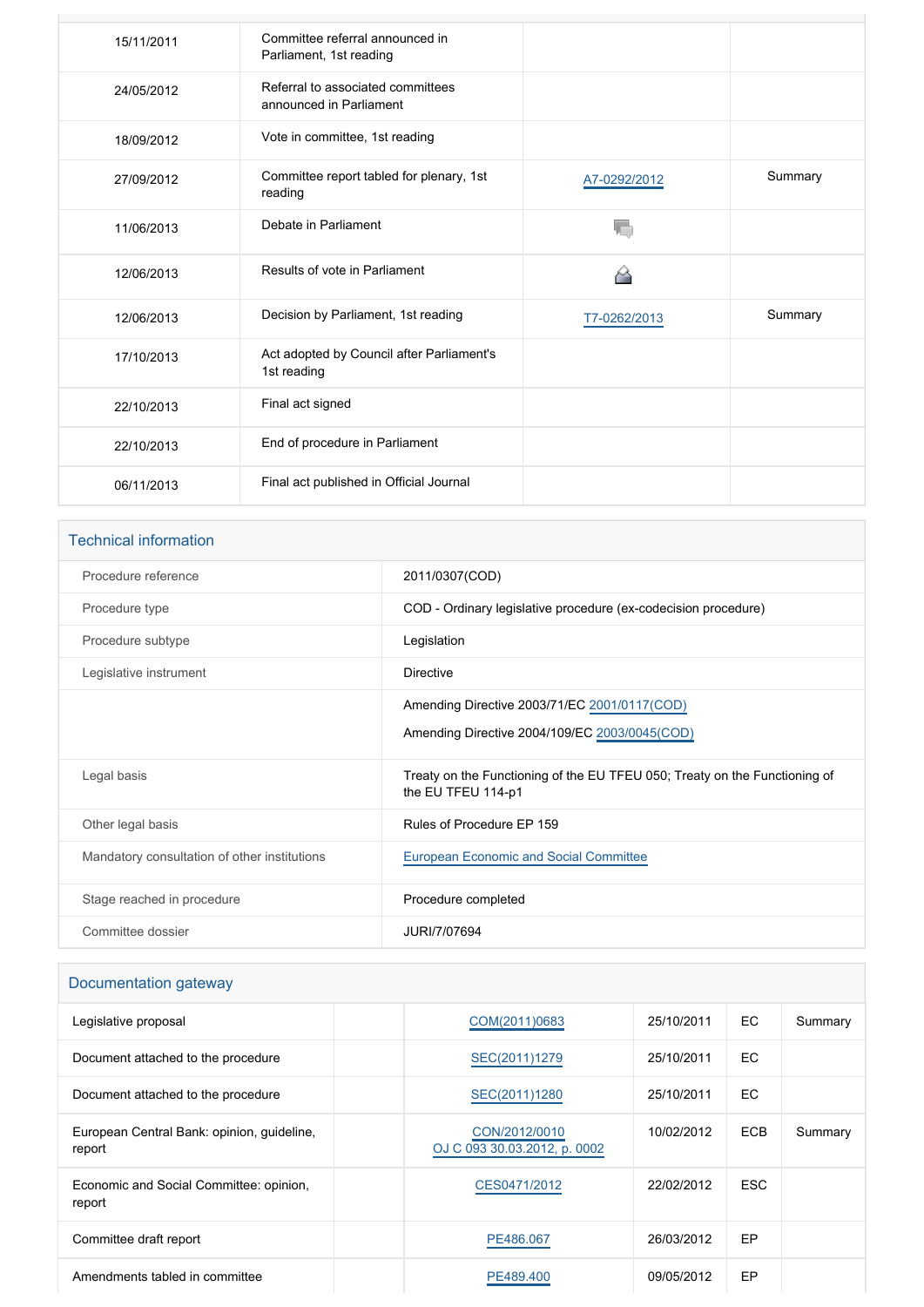| Committee opinion                                                  | <b>DEVE</b> | PE487.944      | 06/06/2012 | EP         |         |
|--------------------------------------------------------------------|-------------|----------------|------------|------------|---------|
| Committee opinion                                                  | <b>INTA</b> | PE485.869      | 21/06/2012 | EP         |         |
| Committee opinion                                                  | <b>ECON</b> | PE483.735      | 25/06/2012 | EP         |         |
| Committee opinion                                                  | <b>AFET</b> | PE483.739      | 26/06/2012 | EP         |         |
| Committee report tabled for plenary, 1st<br>reading/single reading |             | A7-0292/2012   | 27/09/2012 | EP         | Summary |
| Amendments tabled in committee                                     |             | PE513.152      | 05/06/2013 | EP         |         |
| Text adopted by Parliament, 1st<br>reading/single reading          |             | T7-0262/2013   | 12/06/2013 | EP         | Summary |
| Commission response to text adopted in<br>plenary                  |             | SP(2013)520    | 16/07/2013 | EC.        |         |
| Draft final act                                                    |             | 00037/2013/LEX | 23/10/2013 | <b>CSL</b> |         |

| <b>Additional information</b> |             |  |
|-------------------------------|-------------|--|
| National parliaments          | <b>IPEX</b> |  |
| European Commission           | EUR-Lex     |  |

Final act

 [Directive 2013/50](https://eur-lex.europa.eu/smartapi/cgi/sga_doc?smartapi!celexplus!prod!CELEXnumdoc&lg=EN&numdoc=32013L0050) [OJ L 294 06.11.2013, p. 0013](https://eur-lex.europa.eu/legal-content/EN/TXT/?uri=OJ:L:2013:294:TOC) Summary

[Corrigendum to final act 32013L0050R\(01\)](https://eur-lex.europa.eu/smartapi/cgi/sga_doc?smartapi!celexapi!prod!CELEXnumdoc&lg=EN&model=guicheti&numdoc=32013L0050R(01))

[OJ L 014 18.01.2014, p. 0035](https://eur-lex.europa.eu/legal-content/EN/TXT/?uri=OJ:L:2014:014:TOC) Summary

Final legislative act with provisions for delegated acts

#### Securities: issuers trading on a regulated market, transparency requirements

PURPOSE: to amend Directive 2004/109/EC (Transparency Directive) in order to provide for the simplification of certain issuers' obligations with a view to making regulated markets more attractive for small and medium-sized issuers raising capital in Europe.

PROPOSED ACT: Directive of the European Parliament and of the Council.

BACKGROUND: the [Commissions report](http://www.eur-lex.europa.eu/LexUriServ/LexUriServ.do?uri=COM:2010:0243:FIN:EN:PDF) on the operation of the Transparency Directive shows that the transparency requirements of the Directive are considered to be useful for the proper and efficient functioning of the market by a majority of stakeholders. However, the review of the operation of the Transparency Directive also showed that there are areas where the regime it created could be improved. In particular, Improvement of the regulatory environment for small and medium-sized issuers and their access to capital are high political priorities for the Commission, as noted in the Single Market Act Communication of April 2011. It is thus desirable to provide for the simplification of certain issuers' obligations with a view to making regulated markets more attractive for small and medium-sized issuers raising capital in Europe. Additionally, the legal clarity and effectiveness of the existing transparency regime needs to be increased, notably with respect to the disclosure of corporate ownership. Lastly, the [Commission Communication on reinforcing sanctioning regimes in the financial services secto](http://www.eur-lex.europa.eu/LexUriServ/LexUriServ.do?uri=COM:2010:0716:FIN:EN:PDF)r envisages EU legislative action to set minimum common standards on certain key issues of sanctioning regimes, to be adapted to the specifics of the different sectors.

IMPACT ASSESSMENT: the Commission conducted an impact assessment of policy alternatives. It sets out the best policy options which were retained in the proposal:

(i) allow for more flexibility regarding the frequency and timing of publication of periodical financial information, in particular for small and medium-sized issuers: abolish the obligation to present quarterly financial reports for all listed companies. Introducing differentiated disclosure regimes for companies listed on a regulated market according to their size was considered undesirable as such a regime would introduce double standards for the same market segment and would therefore be confusing for investors. The preferred policy option reduces compliance costs for all companies listed on regulated markets but should in particular benefit the smaller ones, reducing considerably the administrative burden linked to the publication and preparation of quarterly information. This option:

- enables the small and medium-sized issuers to redirect their resources to publish the kind of information that suits best their investors;
- should reduce short term pressure on issuers and incentivise investors to adopt a longer term vision. It should not have negative impact on investor protection, which is already sufficiently guaranteed through the mandatory disclosure of half yearly and yearly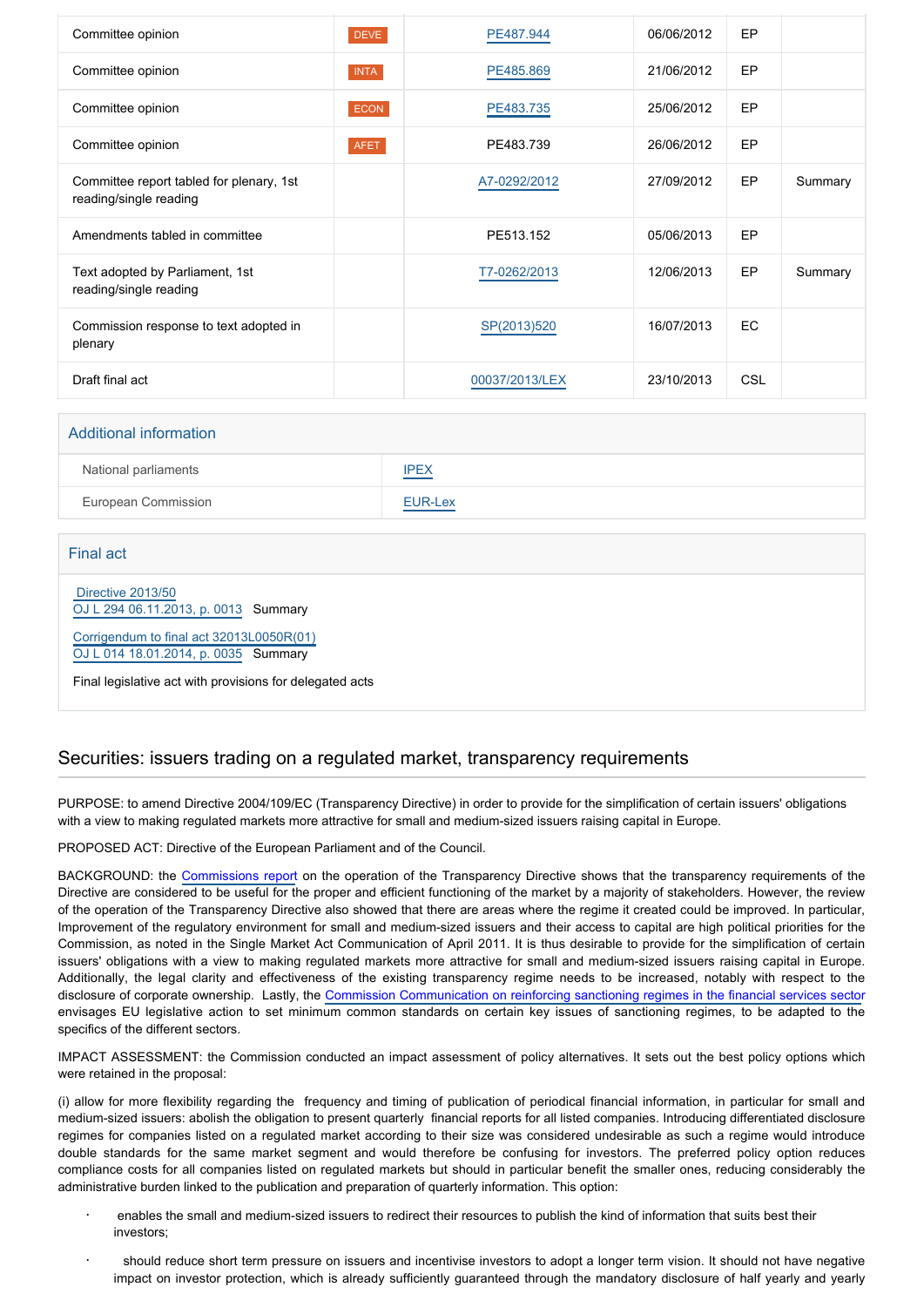financial results, as well as through the disclosures required by the Market Abuse and Prospectus Directives;

(ii) simplify the narrative parts of financial reports for small and medium-sized issuers: require ESMA to prepare non binding guidance (templates) on narrative content of the financial reports for all listed companies. This option allows for cost savings and improves comparability of information for investors. It also increases the cross-border visibility of the small and medium-sized issuers;

(iii) eliminate the gaps in requirements for notification concerning major holdings of voting rights: extend the disclosure regime to all instruments of similar economic effect to holding of shares and entitlements to acquire shares. This option captures cash settled derivatives as well as any future similar financial instruments and closes a gap in the existing disclosure regime. It has a strong positive impact on investor protection and market confidence as it discourages secret stock building in listed companies;

(iv) eliminate divergences in notification requirements for major holdings: harmonise the regime for the disclosure of major holdings of voting rights by requiring the aggregation of holdings of shares with those of financial instruments giving access to shares (including the cash settled derivatives). This option creates a uniform approach, reduces legal uncertainty, enhances transparency, simplifies cross-border investments and reduces its costs.

#### LEGAL BASIS: Article 50 and Article 114.

CONTENT: the proposal contains the following provisions:

Choice of the home Member State for third country issuers: the Transparency Directive is currently unclear with regard to which country is the home Member State for issuers who have to choose their home Member State but who have not done so. It is important that the Transparency Directive does not provide for any possibility to implement the rules in such a way that a listed company can operate without being under the supervision of any Member State. Therefore, a default home Member State is established for third country issuers who have not chosen their home Member State in accordance with Article 2(1) (i) during a period of three months.

The requirement to publish interim management statements and/ or quarterly reports is abolished for all listed companies. The publication of such information is not considered necessary for investor protection and should therefore be left to the market in order to eliminate unnecessary administrative burden. For the sake of efficiency and in order to provide for a harmonised regime for disclosure, Member States should not continue to impose such an obligation in their national legislation. Currently, many Member States impose stricter disclosure requirements than the minimum foreseen in the Directive. In order to ensure that all listed companies in the EU benefit from equal treatment and that the administrative burden is effectively reduced, Member States should be prevented from gold plating and should not require more than what is necessary for investor protection.

Broad definition of financial instruments subject to notification requirement. In order to take account of financial innovation and ensure that issuers and investors have full knowledge of the structure of corporate ownership, the definition of financial instrument should be broadened to cover all instruments of similar economic effect to holdings of shares and entitlements to acquire shares, whether giving right to a physical settlement or not.

Currently, the Transparency Directive does not require notification of certain types of financial instruments that do not give the right to acquire voting rights, but which can be used to build secret stakes in listed companies without being disclosed to the market.

Greater harmonisation for notification of major holdings - aggregation of holdings of shares with holdings of financial instruments. The Transparency Directive does not require aggregation of holdings of voting rights with holdings of financial instruments to calculate the thresholds for notification of major holdings. Member States have adopted different approaches in this field, resulting in a fragmented market and additional costs for cross-border investors. Holdings of shares need to be aggregated with the holdings of financial instruments for the calculation of notification thresholds. Netting of long and short positions should not be allowed. The notification should include the breakdown by type of financial instruments held to provide the market with detailed information on the nature of the holdings.

However, in order to take into account the differences in ownership concentration, Member States should continue to be allowed to set lower national thresholds for notification of major holdings than those provided in the Transparency Directive where this is necessary to ensure appropriate transparency of holdings.

Storage of regulated information: access to financial information on listed companies on a pan-European basis is currently burdensome. Interested parties need to go through 27 different national databases in order to search for information. In order to facilitate cross-border access to regulated information, the current network of officially appointed storage mechanisms should be enhanced. It is proposed that the Commission receives further delegated powers in this respect, in particular regarding the access to regulated information at the Union level.

ESMA should assist the European Commission by developing draft regulatory technical standards concerning, for example, the operation of a central access point for the search of regulated information at the Union level. These measures should also be used to prepare the possible future creation of a single European storage mechanism ensuring storage of regulated information at the Union level.

Reporting of payments to governments: the Commission has publicly expressed support for the Extractive Industry Transparency Initiative (EITI), and envisaged willingness to present legislation mandating disclosure requirements for extractive industry companies.

Furthermore, the European Parliament has adopted a [Resolution](http://www.europarl.europa.eu/oeil/popups/ficheprocedure.do?lang=EN&procnum=INI/2010/2102) reiterating its support for country-by-country reporting requirements, in particular for the extractive industries. EU legislation does not currently require issuers to disclose, on a country basis, payments to governments made in countries where they operate. In order to make governments accountable for the use of these resources and promote good governance, it is proposed to require the disclosure of payments to governments at the individual or consolidated level of a company. The Transparency Directive requires issuers to disclose payments to governments by referring to the relevant provisions of Directive 2011/../EU Council on the annual financial statements, consolidated financial statements and related reports of certain types of undertakings which provides for the detailed requirements in this respect. This proposal is comparable to the US Dodd-Frank Act, which was adopted in July 2010, and requires extractive industry companies (oil, gas and mining companies) registered with the Securities and Exchange Commission to publicly report payments to government son a country- and project-specific basis.

Sanctions and investigation: the sanctioning powers of competent authorities are enhanced. In particular, the publication of sanctions is important to improve transparency and to maintain confidence in the financial markets. Sanctions should normally be published, except in certain well-defined circumstances. In addition, the competent authorities in the Member States should have the power to suspend the exercise of voting rights of the issuer who had breached the notification rules on major holdings, as this is the most efficient sanction to prevent a breach of these rules. In order to ensure consistent application of sanctions, uniform criteria should be set for determining the actual sanction applicable to a person or a company.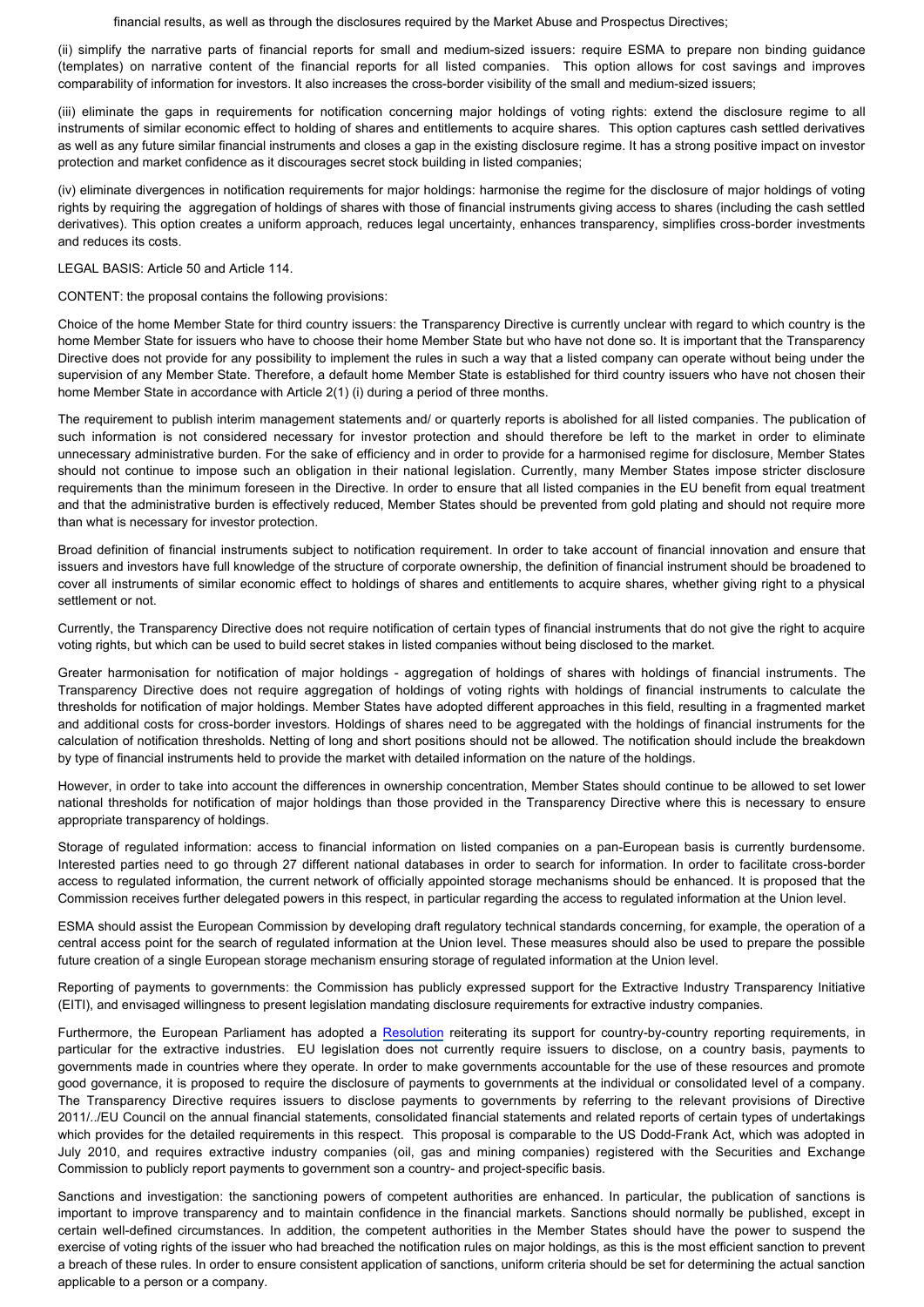#### Securities: issuers trading on a regulated market, transparency requirements

OPINION OF THE EUROPEAN CENTRAL BANK on a proposal for a directive of the European Parliament and of the Council amending Directive 2004/109/EC on the harmonisation of transparency requirements in relation to information about issuers whose securities are admitted to trading on a regulated market and Commission Directive 2007/14/EC.

On 30 November 2011, the European Central Bank (ECB) received a request from the Council of the European Union for an opinion on a proposal for a directive of the European Parliament and of the Council amending Directive 2004/109/EC on the harmonisation of transparency requirements in relation to information about issuers whose securities are admitted to trading on a regulated market and Commission Directive 2007/14/EC ( 1 ) (hereinafter the proposed directive).

The proposed directive amends Directive 2004/109/EC to achieve inter alia the following regulatory objectives.

(1) Limit the reporting burden for issuers of listed securities by eliminating or harmonising certain reporting obligations: the proposed directive abolishes the requirement for the issuers to make public interim management statements with a view to decreasing the reporting burden that has become excessive particularly for small and medium-sized enterprises. The ECB in principle supports these amendments, while it considers that the obligation to make public interim management statements should continue to apply to financial institutions with a view to contributing to public confidence in such institutions and to preserving financial stability. At the same time, the standard forms and templates used to prepare management reports and interim management reports should be harmonised through technical standards to be developed by the European Securities and Markets Authority (ESMA). The contents of financial statements accompanying the management reports and interim management reports should also be harmonised with the use of technical standards.

(2) Ensure the effectiveness of the obligation to report acquisitions of major holdings of shares, including such acquisitions made with the use of derivative financial instruments: the proposed directive introduces an obligation to report financial instruments with economic effects similar to entitling their holder to acquire the underlying shares of a listed company, also where this economic effect is achieved without a formal agreement between the holder of a financial instrument and its counterparty. Consequently, the proposed directive subjects three categories of holdings to the reporting obligation: (a) major holdings of shares or holdings of major proportions of voting rights, (b) holdings of instruments having equivalent effect to the holdings in the first category, and (c) aggregate holdings in the two preceding categories. The ECB agrees with this amendment, while it also supports maintaining the existing exemptions from the disclosure obligations, including the exemption of holdings related to market making activity.

(3) Improve access to financial information disclosed by the issuers: the proposed directive delegates to the Commission the power to adopt measures, and technical standards to be developed by ESMA, which will: (a) introduce interoperability rules to be followed by the national officially appointed mechanisms collecting regulated information from issuers of listed securities, and (b) facilitate the creation of a central access point to such regulated information at Union level. The ECB supports these amendments but makes a number of drafting proposals aimed at increasing their effectiveness and legislative precision.

Where the ECB recommends that the proposed directive is amended, specific drafting proposals are set out in the Annex accompanied by explanatory text to this effect.

#### Securities: issuers trading on a regulated market, transparency requirements

The Committee on Economic and Monetary Affairs adopted the report by Arlene McCARTHY (S&D, UK) on the proposal for a directive of the European Parliament and of the Council amending Directive 2004/109/EC on the harmonisation of transparency requirements in relation to information about issuers whose securities are admitted to trading on a regulated market and Commission Directive 2007/14/EC.

The Committee on Economic and Monetary Affairs, in exercising its prerogatives as an associated committee in accordance with [Article 50 of](http://www.europarl.europa.eu/sides/getDoc.do?pubRef=-//EP//TEXT+RULES-EP+20130204+RULE-050+DOC+XML+V0//FR&navigationBar=YES) [Parliaments Rules of Procedure,](http://www.europarl.europa.eu/sides/getDoc.do?pubRef=-//EP//TEXT+RULES-EP+20130204+RULE-050+DOC+XML+V0//FR&navigationBar=YES) was also consulted for an opinion on this report.

The committee recommends that the position of the European Parliament in first reading following the ordinary legislative procedure should amend the Commission proposal. It proposes several amendments for increasing transparency at all levels and for ensuring conditions for fair competition for EU companies and their investors.

Small and medium-sized issuers: in order to encourage sustainable value creation and long-term oriented investment strategy, Members feel that it is essential to reduce short-term pressure on issuers and to give investors incentive to adopt a longer term vision. They propose to abolish the requirement to publish interim management statements for small and medium-sized issuers.

By 31 December 2012, the Commission shall submit a report to the European Parliament and the Council analysing different options for a definition of European small and medium-sized issuers.

Harmonised regime for notification of major holdings of voting rights: the Commissions proposal stated that such a regime should improve legal certainty, and enhance transparency. Members recommend, nevertheless, measures to incentivise long-term investment and also a requirement for full transparency of voting for any borrowed shares.

Member States should also be able to continue to apply their laws in relation to take-over bids, merger transactions and other transactions affecting the ownership or control of companies regulated by the supervisory authorities appointed by Member States pursuant to Directive 2004/25/EC on takeover bids that impose disclosure requirements more stringent than those in Directive 2004/109/EC.

Report on payments made to governments: Members want Member States to require issuers active in the extractive industry, the logging of primary forests, banking, construction or telecommunications to disclose and prepare a report on payments made to governments on an annual basis.

It is stipulated that for the issuers, disclosures should be on a country-by-country and, for all issuers active in the extractive and logging industries, on a project-by-project basis, where any payment or multiple related payments of the same type amount to more than EUR 80 000.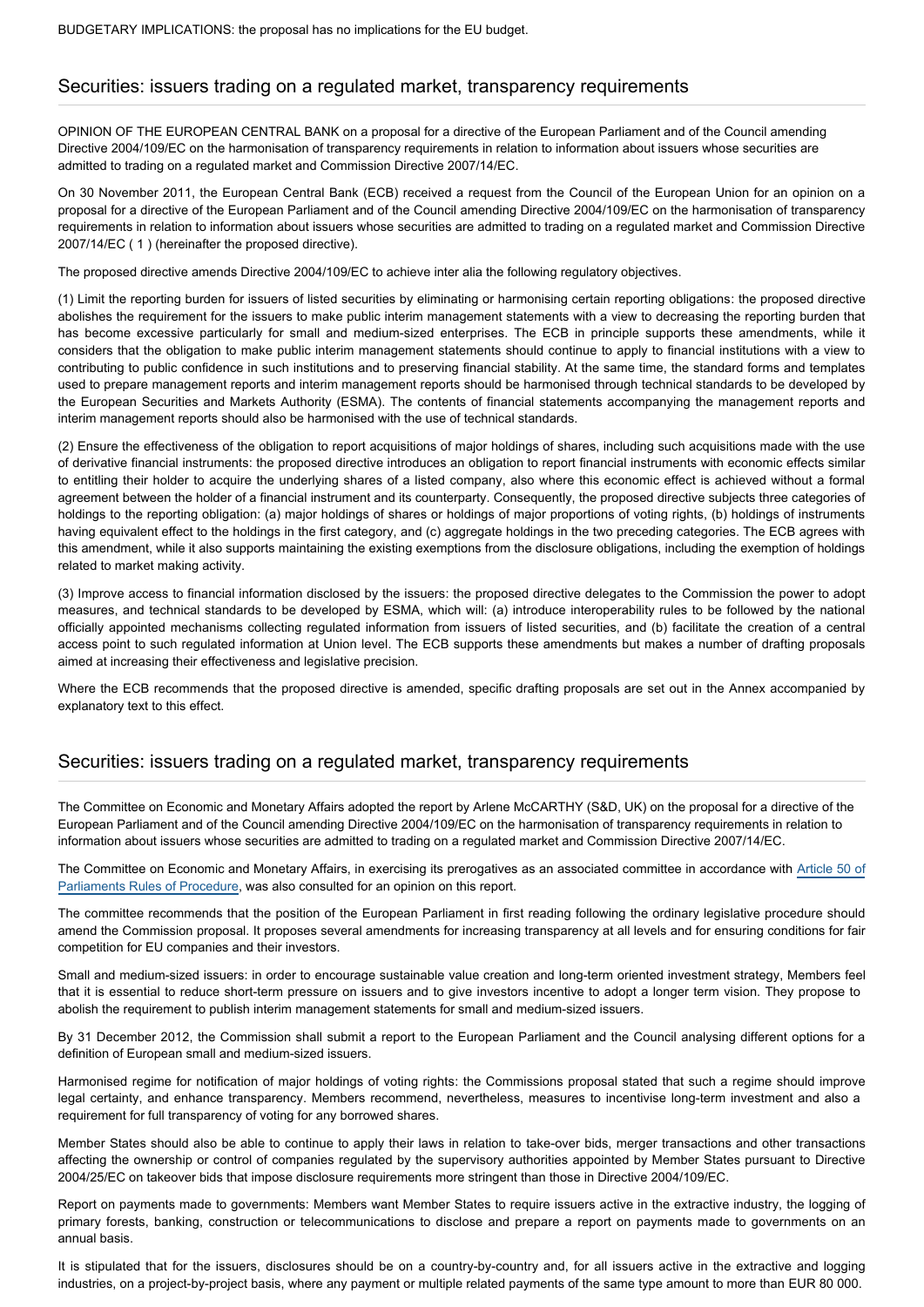Rules shall be put in place to ensure that the threshold cannot be circumvented.

For purposes of transparency and investor protection, the report lays down the principles regarding the reporting of payments made to governments, such as integrated reporting, materiality, project-by-project reporting, universality, comprehensiveness and comparability.

Penalties: in cases of the most serious and non-negligent breaches, competent authorities should be able to suspend the exercise of voting rights for holders of shares and financial instruments who do not comply with the notification requirements, insofar as those voting rights exceed the notification threshold. Member States may provide for additional sanctions or measures and for higher levels of administrative pecuniary sanctions than those provided for in the Directive.

Any sanction should be published, unless such publication is not in conformity with existing national laws or if the publication would seriously jeopardise ongoing official investigations.

Harmonised electronic format for reporting: Members want the preparation of financial statements in a single electronic reporting format to be mandatory with effect from 1 January 2018.

The European Securities and Markets Authority (ESMA) should develop draft regulatory standards for adoption by the Commission, to specify the electronic reporting format, with due reference to current and future technological options, such as eXtensible Business Reporting Language (XBRL). Before adopting those regulatory standards, the Commission should, together with ESMA, carry out an adequate assessment of possible electronic reporting formats and conduct appropriate tests in all Member States.

Review clause: Members inserted a review clause providing that the Commission shall within three years after the date of the publication of the Directive in the Official Journal of the European Union report on the operation of the Directive together with a legislative proposal, if appropriate.

#### Securities: issuers trading on a regulated market, transparency requirements

The European Parliament adopted by 655 votes to 18, with 11 abstentions, a legislative resolution on the proposal for a Directive of the European Parliament and of the Council amending Directive 2004/109/EC on the harmonisation of transparency requirements in relation to information about issuers whose securities are admitted to trading on a regulated market and Commission Directive 2007/14/EC.

Parliament adopted its position at first reading under the ordinary legislative procedure. The amendments adopted in plenary are the result of a compromise negotiated with the Council. They amend the Commissions proposal as follows:

Notification of choice of home Member State: to avoid that competent authorities of the host Member State(s) and of the Member State where the issuer has its registered office are not informed about the choice of home Member State by the issuer, all issuers should be required to communicate the choice of their home Member State to the competent authority of its home Member State, the competent authorities of all host Member States and to the competent authority of the Member State where they have their registered office, where it is different from their home Member State. The rules concerning notification of the choice of home Member State should therefore be amended accordingly.

Publication of financial information: a host Member State may subject an issuer to stricter requirements than those laid down in the Directive but it should not be allowed to impose the requirement to publish periodic financial information on a more frequent basis than annual financial reports and half-yearly financial reports in their national legislation. However, Member States may nevertheless require issuers to publish additional periodic financial information if such requirement does not constitute a significant financial burden and if the additional information required is proportionate to what contributes to investment decisions.

Member States may require the publication of additional periodic financial information by financial institutions.

Frequency of publication of information: the amended text provides that the issuer shall make public its annual financial report at the latest four months after the end of each financial year and shall ensure that it remains publicly available for at least 10 years.

With effect from 1 January 2020 all annual financial reports shall be prepared in a single electronic reporting format provided that a cost benefit analysis has been undertaken by ESMA.

The issuer of shares or debt securities shall make public a half-yearly financial report covering the first six months of the financial year as soon as possible after the end of the relevant period, but at the latest three months thereafter. The issuer shall ensure that the half-yearly financial report remains available to the public for at least 10 years.

Report on payments to governments: to improve transparency and investor protection, Member States shall require issuers active in the extractive or logging of primary forest industries, in accordance with the Accounting Directive, a report on payments made to governments on an annual basis. In accordance with the Accounting Directive, the following principles shall apply: (i) any payment, whether made as a single payment or a series of related payments, need not be taken into account in the report if it is below EUR 100 000 within a financial year; (ii) reporting on payments to governments should be done on a government and project-by-project basis; (iii) no exemptions, for instance for issuers active in certain countries, should be made which have a distortive impact and allow issuers to exploit lax transparency requirements, and (iv) all relevant payments to governments should be reported.

Notification of major holdings of voting rights: to improve legal certainty, enhance transparency and reduce administrative burdens for cross-border investors, the Directive provides for a harmonised regime for the notification of major holdings of voting rights, especially regarding aggregation of holdings of chares with holdings of financial instruments.

According to the amended text, Member States shall not be allowed to adopt more stringent rules than those in Directive 2004/109/EC regarding the calculation of notification thresholds, aggregation of holdings of voting rights attaching to shares with holdings of voting rights relating to financial instruments and exemptions from the notification requirements. However, taking into account the differences in company laws in the Union leading to the total number of shares differing from the total number of voting rights for some issuers, Member States should continue to be allowed to set both lower and additional thresholds for notification of holdings of voting rights, and to require equivalent notifications in relation to thresholds based on capital holdings.

Access to regulated information on listed companies in the Union: an internet portal serving as a European electronic access point will be created by 1 January 2018. ESMA should develop and operate the access point.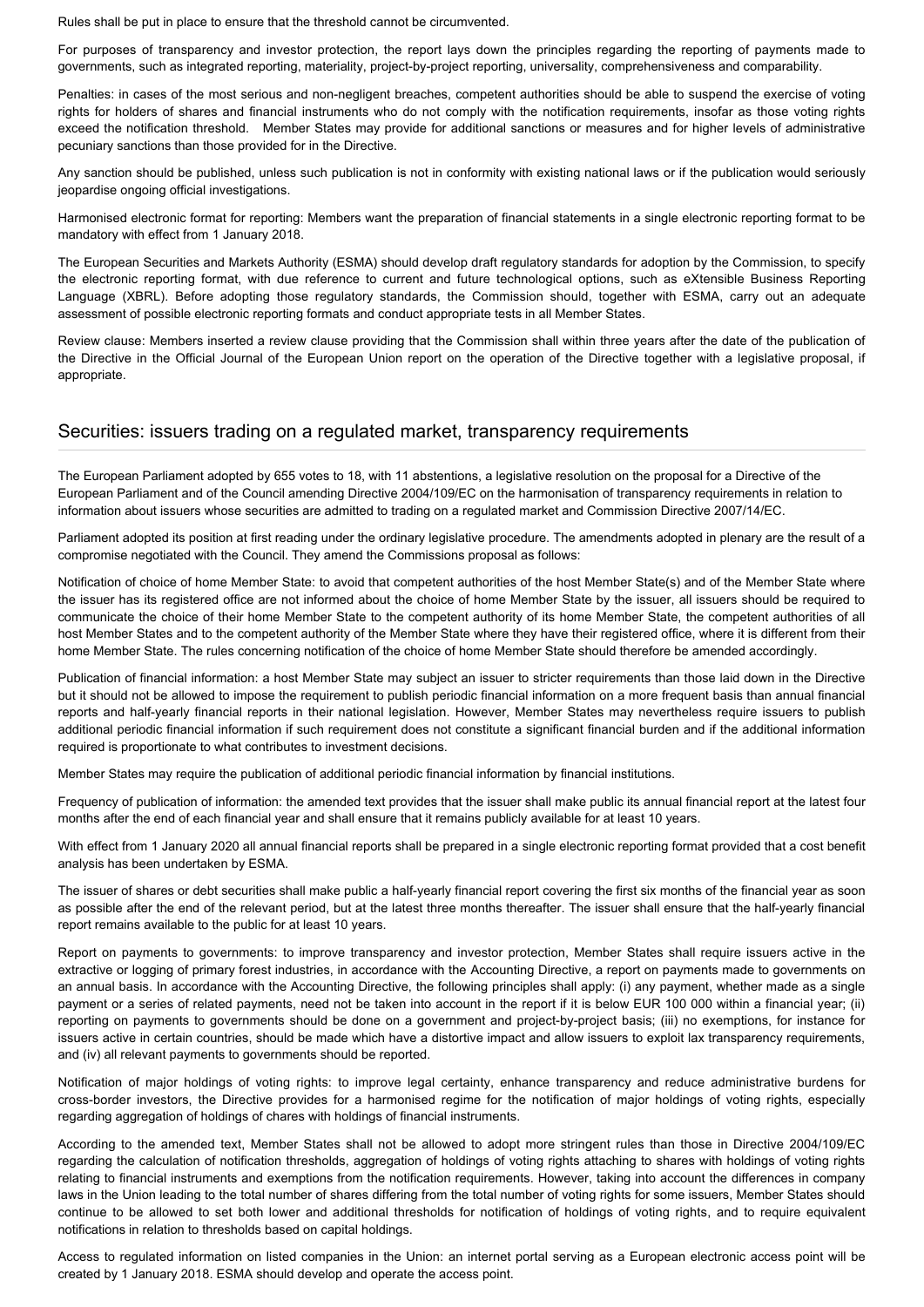Sanctions: Member States shall lay down rules on administrative measures and sanctions applicable to breaches of the national provisions adopted in the implementation of this Directive and shall take all measures necessary to ensure that they are implemented.

Competent authorities shall impose as a minimum the following administrative measures and sanctions: (a) a public statement which indicates the natural person or the legal entity responsible and the nature of the breach; (b) an order requiring the natural person or the legal entity responsible to cease the conduct and to desist from a repetition of that conduct; and (c) administrative pecuniary sanctions (for example, up to EUR 10 million or up to 5% of the total annual turnover, in the case of a legal entity, and up to EUR 2 million in the case of a natural person).

Member States may provide for additional sanctions or measures and for higher levels of administrative pecuniary sanctions than those provided for in this Directive.

Competent authorities shall publish every decision on sanctions and measures imposed for a breach of this Directive without undue delay.

#### Securities: issuers trading on a regulated market, transparency requirements

PURPOSE: to harmonise transparency requirements in relation to information about issuers whose securities are admitted to trading on a regulated market (Directive "Transparency 2").

LEGISLATIVE ACT: Directive 2013/50/EU of the European Parliament and of the Council amending Directive 2004/109/EC of the European Parliament and of the Council on the harmonisation of transparency requirements in relation to information about issuers whose securities are admitted to trading on a regulated market, Directive 2003/71/EC of the European Parliament and of the Council on the prospectus to be published when securities are offered to the public or admitted to trading and Commission Directive 2007/14/EC laying down detailed rules for the implementation of certain provisions of Directive 2004/109/EC.

CONTENT: the directive updates the transparency requirements introduced in 2004 for the issuers of securities on regulated markets and aims to ensure a high level of investor confidence throughout the EU. It requires issuers of securities to publish periodic financial information on their results throughout the year and continuous information on major holdings of voting rights.

The main amendments introduced are the following:

Simplification and reduction of the administrative burden: the new directive aims to reduce the administrative burden associated with obligations linked to admission to trading on a regulated market for small and medium-sized issuers in order to improve their access to capital. To this end, it removes the obligations to publish interim management statements or quarterly financial reports.

The home Member State may make an issuer subject to requirements more stringent than those laid down in this directive, except that it may not require issuers to publish periodic financial information on a more frequent basis than the annual financial reports and the half-yearly financial reports.

The issuer should make public its annual financial report at the latest four months after the end of each financial year; this report should remain publicly available for at least 10 years.

Notification of major holdings of voting rights: with the aim to improve legal certainty, enhance transparency and reduce the administrative burden for cross-border investors, the directive provides a harmonised regime for notification of major holdings of voting rights, especially regarding the aggregation of holdings of shares with holdings of financial instruments.

Report on payments to governments: the directive requires issuers active in the extractive industries (gas, oil and minerals) or logging of primary forest industries, to prepare on an annual basis, a separate report on payments made to governments in the countries where they operate. This obligation flows from a commitment made by members of the G8 at Deauville in May 2011.

Sanctions: the directive harmonises the legal frameworks of the Member States concerning administrative sanctions, in laying down minimum common standards for key essential aspects of sanctions regimes.

The competent authorities have the power to impose at least the following administrative measures and sanctions: (a) a public statement indicating the natural person or the legal entity responsible and the nature of the breach; (b) an order requiring the natural person or the legal entity responsible to cease the conduct constituting the breach and to desist from any repetition of that conduct; (c) administrative pecuniary sanctions (for example, up to EUR 10000000 or up to 5 % of the total annual turnover in the case of a moral person and up to EUR 2000000 in the case of a natural person.

The competent authorities must publish without undue delay every decision on sanctions and measures imposed for a breach of this directive, including at least information on the type and nature of the breach and the identity of natural persons or legal entities responsible for it.

Revision: by 27 November 2015, the Commission should report on the operation of this Directive to the European Parliament and the Council, including on its impact on small and medium-sized issuers, as well as on the application of sanctions; it should also review the effectiveness of the retained method for the purposes of calculating the number of voting rights relating to the financial instruments referred to in Directive 2004/109/EC.

ENTRY INTO FORCE: 26/11/2013.

TRANSPOSITION: 26/11/2015.

#### Securities: issuers trading on a regulated market, transparency requirements

Corrigendum to Directive 2013/50/EU of the European Parliament and of the Council of 22 October 2013 amending Directive 2004/109/EC of the European Parliament and of the Council on the harmonisation of transparency requirements in relation to information about issuers whose securities are admitted to trading on a regulated market, Directive 2003/71/EC of the European Parliament and of the Council on the prospectus to be published when securities are offered to the public or admitted to trading and Commission Directive 2007/14/EC laying down detailed rules for the implementation of certain provisions of Directive 2004/109/EC